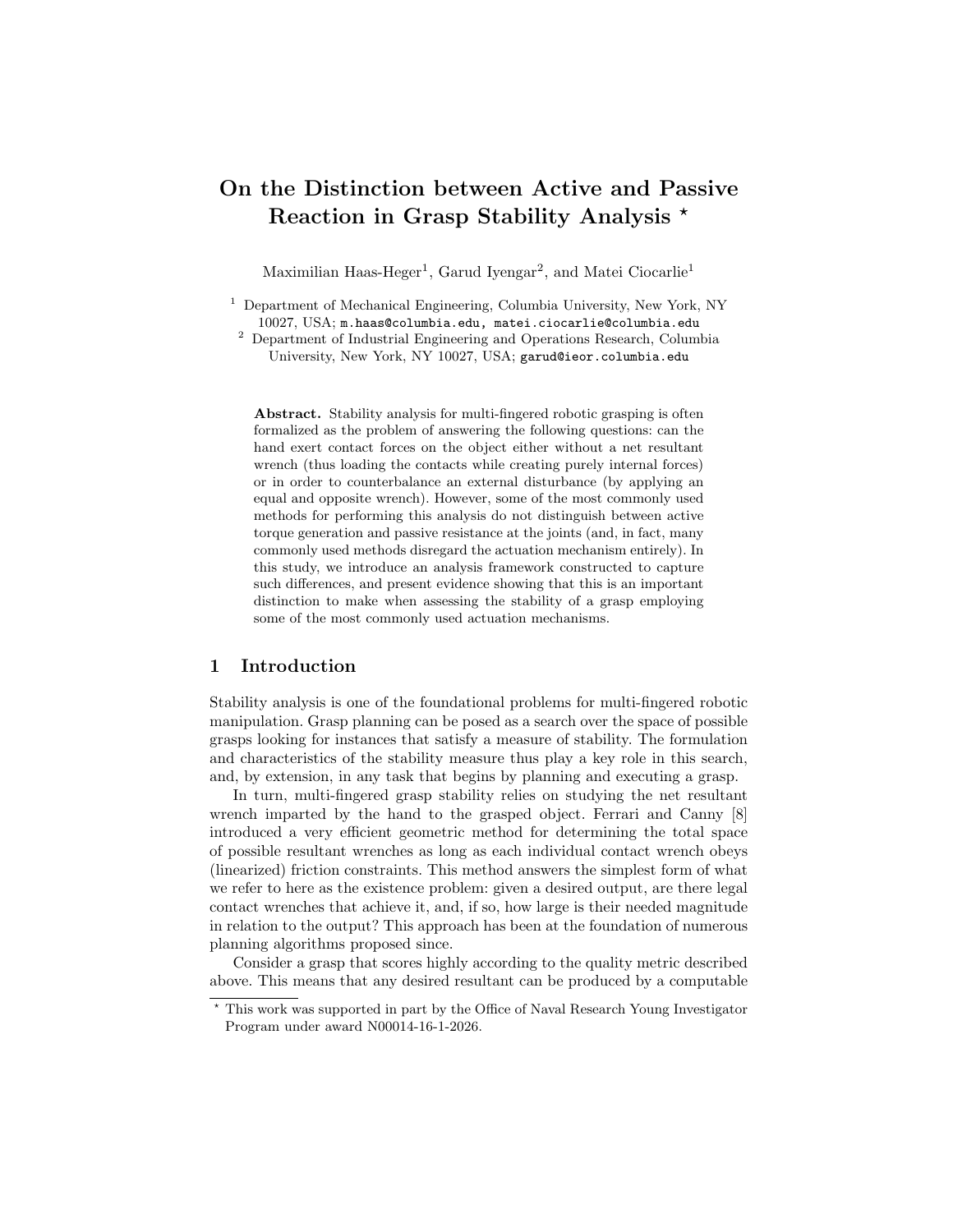set of contact wrenches (of bounded magnitude). In turn, the contact wrenches can be balanced by a set of joint torques, which can also be computed [13]. However, this approach is based on a string of assumptions:

- First, we have assumed that, at any given moment, the control mechanism knows what resultant wrench is needed on the object.
- Second, we have assumed that the joint torques needed to balance this resultant can be actively commanded by the motor outputs.
- Third and finally, we have assumed that the desired motor output torques can be obtained accurately.

In practice, these assumptions do not always hold. The external wrench in need of balancing is difficult to obtain: to account for gravity and inertia, one needs the exact mass properties and overall trajectory of the object, which are not always available; any additional external disturbance will be completely unknown, unless the hand is equipped with tactile sensors. Finally, many commonly used robot hands use highly geared motors unable to provide accurate torque sensing or regulation.

A much simpler approach, applicable to more types of hardware, is to simply select a set of motor commands that generate some level of *preload* on the grasp, and maintain that throughout the task. This method assumes that the chosen motor commands will not only lead to an adequate and stable preload for grasp creation, but also prove suitable for the remainder of the task. A key factor that allows this approach to succeed is the ability of a grasp to absorb forces that would otherwise unbalance the system without requiring active change of the motor commands.

Following the arguments above, we believe it is important to not only consider the wrenches the hand can apply actively by means of its actuators, but also the reactions that arise passively. Thus, in this study we are interested in the distinction between active force generation, directly resulting from forces applied by a motor, and passive force resistance, arising in response to forces external to the contacts or joints. Consider the family of highly geared, non-backdrivable motors: the torque applied at a joint can exceed the value provided by the motor, as long as it arises passively, in response to torques applied by other joints, or to external forces acting on the object. Put another way, joint torques are not always the same as output motor torques, even for direct-drive hands.

From a practical standpoint, a positive answer to the existence problem outlined above is not useful as long as the joint torques necessary for equilibrium will not be obtained given a particular set of commands sent to the motors. We focus on stability from an inverse perspective: given a set of commanded torques to be actively applied to the robot's joints, what is the net effect expected on the grasped object, accounting for passive reactions?

Overall, the main contribution of this paper is a quasi-static grasp stability analysis framework to determine the passive response of the hand-object system to applied joint torques and externally applied forces. This method was designed to account for actuation mechanisms such as non-backdrivable or positioncontrolled motors.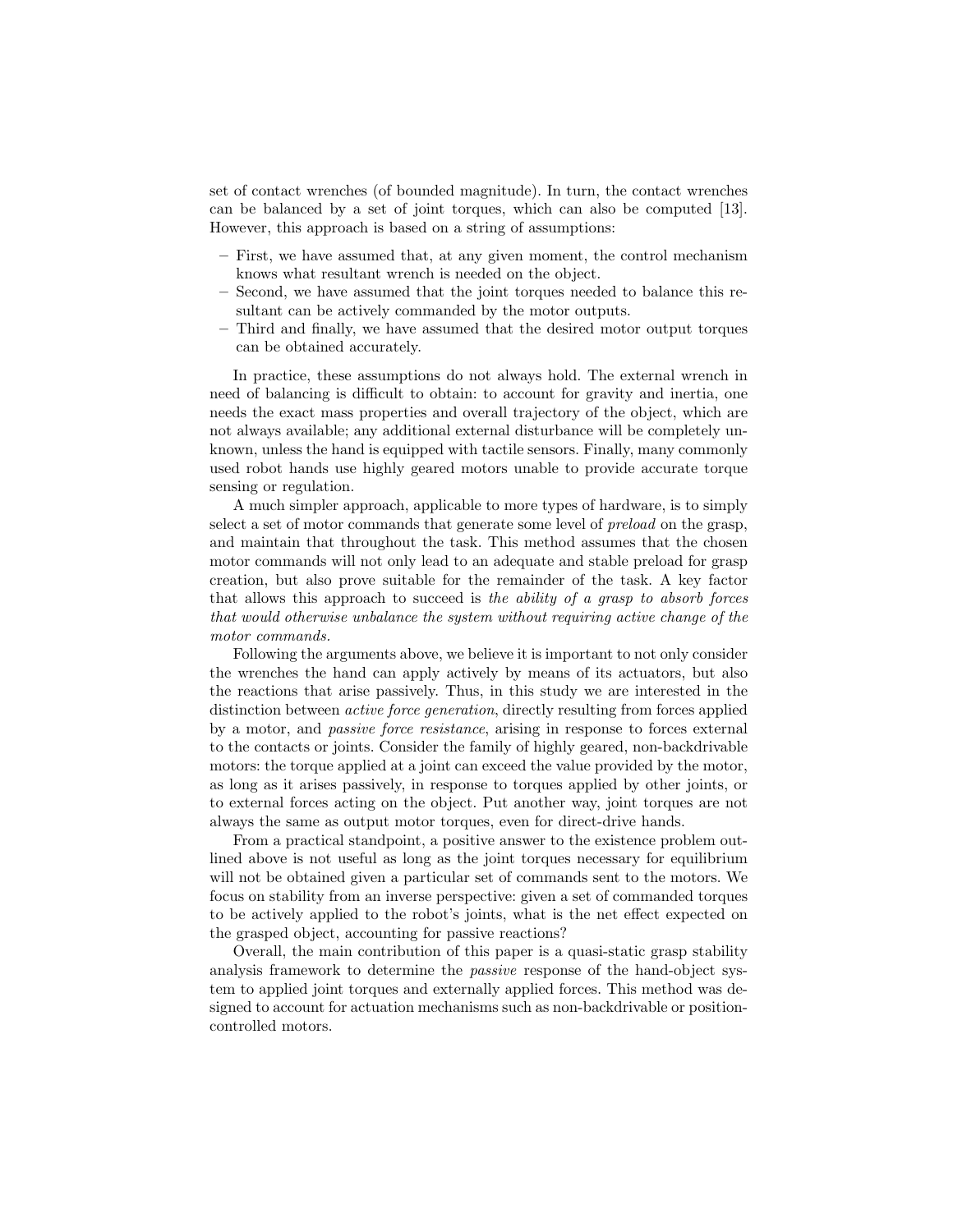# 2 Related Work

The problem of force distribution between an actively controlled robotic hand and a rigid object has been considered by a number of authors [14, 1, 10, 16]. A great simplification to grasp analysis is the assumption that any contact force can be applied by commanding the joint motors accordingly. This assumption neglects the deficiency of the kinematics of many commonly used robotic hands in creating arbitrary contact forces. The idea that the analysis of a grasp must include not only the geometry of the grasp but also the kinematics of the hand is central to this paper.

Bicchi [2] showed that for a kinematically deficient hand only a subset of the internal grasping forces is actively controllable. Using a quasi-static model, the subspace of internal forces was decomposed into subspaces of active and passive internal forces. Making use of this decomposition Bicchi proposed a method to pose the problem of optimal distribution of contact forces with respect to power consumption and given an externally applied wrench as a quadratic program [3]. He proposed a definition of force-closure that makes further use of this decomposition and developed a quantitative grasp quality metric that reflects on how close a grasp is to losing force-closure under this definition [4].

There have been rigid body approaches to the analysis of active and passive grasp forces. Yoshikawa [15] studied the concept of active and passive closures and the conditions for these to hold. Melchiorri [11] decomposed contact forces into four subspaces using a rigid body approach. Burdick and Rimon [5] formally defined four subspaces of contact forces and gave physically meaningful interpretations. They analyzed active forces in terms of the injectivity of the transposed hand Jacobian matrix. They note that the rigid body modeling approach is a limitation, as a compliance model is required to draw conclusions on the stability of a grasp.

An important distinction between our work and that of the above authors lies in the definition of what qualifies as a "passive" contact force. In addition to contact forces that lie in the null space of the transposed hand Jacobian, we consider contact forces arising from joints being loaded passively (due to the nonbackdrivability of highly geared motors) and not arising from the commanded joint torque as passive. Furthermore, we define preload forces as the internal forces that arise from selecting a set of motor commands that achieve a grasp in stable equilibrium, previous to the application of any external wrench.

## 3 Problem Statement

Consider a grasp establishing multiple contacts between the robot hand and the grasped object. We denote the vector of contact wrenches by  $c$ . The grasp map matrix G relates contact wrenches to the net resultant wrench  $w$ , while the transpose of the grasp Jacobian  $J$  relates contact wrenches to joint torques  $\tau$ :

$$
Gc = w \tag{1}
$$

$$
\boldsymbol{J}^T \boldsymbol{c} = \boldsymbol{\tau} \tag{2}
$$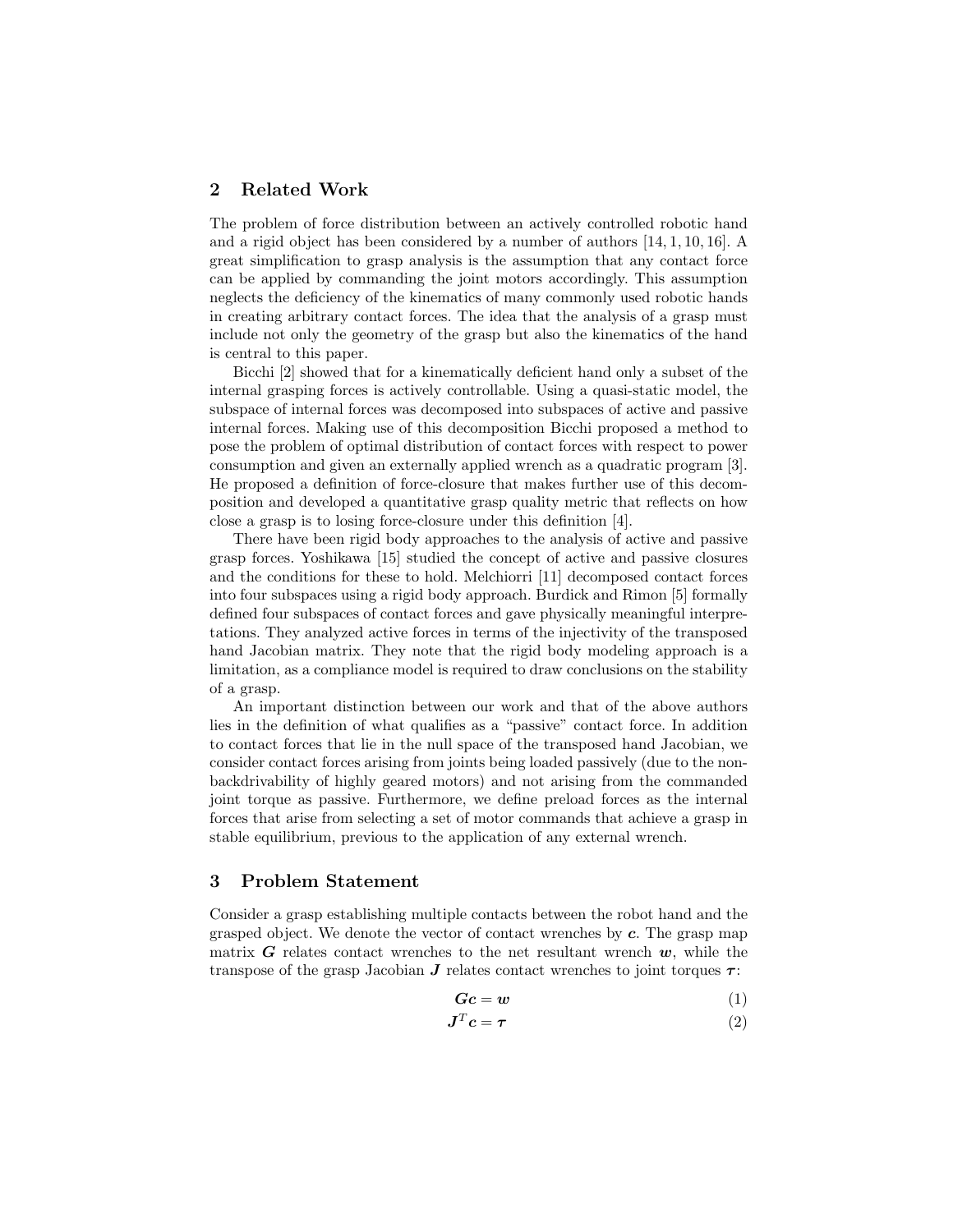The classical approach: In combination with a contact constraint model, the relatively simple system of Eqs.  $(1) \& (2)$  expresses the static equilibrium constraints for the grasp. However, for rigid bodies, the problem of computing the exact force distribution across contacts in response to an applied wrench is statically indeterminate. Thus, previous studies such as those of Bicchi [2–4] make use of a linear compliance matrix that characterizes the elastic elements in a grasp and solves the indeterminacy. For a comprehensive study on how to compute such a compliance matrix see the work by Cutkosky and Kao [7]. A compliance matrix allows us to consider the force distribution across contacts as the sum of a particular and a homogeneous solution. The contact forces  $c_0$ create purely internal forces and hold the object in equilibium. This is the homogeneous solution and as noted in the Introduction, it can be of great importance to grasp stability. The contact forces  $c_p$  associated with the application of an external wrench  $w$  are considered the particular solution. Bicchi formulates a force distribution problem [3] given by  $c = c_p + c_0 = G_K^R w + c_0$  where  $G_K^R$ is the  $K$ -weighted pseudoinverse of the grasp map matrix  $G$ .  $K$  is the stiffness matrix of the grasp and is given by the inverse of the grasp compliance matrix.



Fig. 1: Illustration of the shortcomings of a linear compliance model. The homogeneous solution was obtained using the algorithm presented in this paper. The particular solution was computed using the linear compliance approach [3]. Contacts have unity stiffness in the normal direction. The stiffness in the frictional direction was set equal to the coefficient of friction. The joints are assumed infinitely stiff. Friction cones are shown in red and corresponding contact forces are shown as blue arrows. The violet arrow denotes the applied force.

Given the subspace of controllable internal forces (see [2]), the particular solution computed in this way can be used to compute a homogeneous solution such that  $c$  satisfies all contact constraints. Using Eq.  $(2)$  the required equilibrium joint torques that satisfy this system  $\tau_{eq}$  can then be calculated.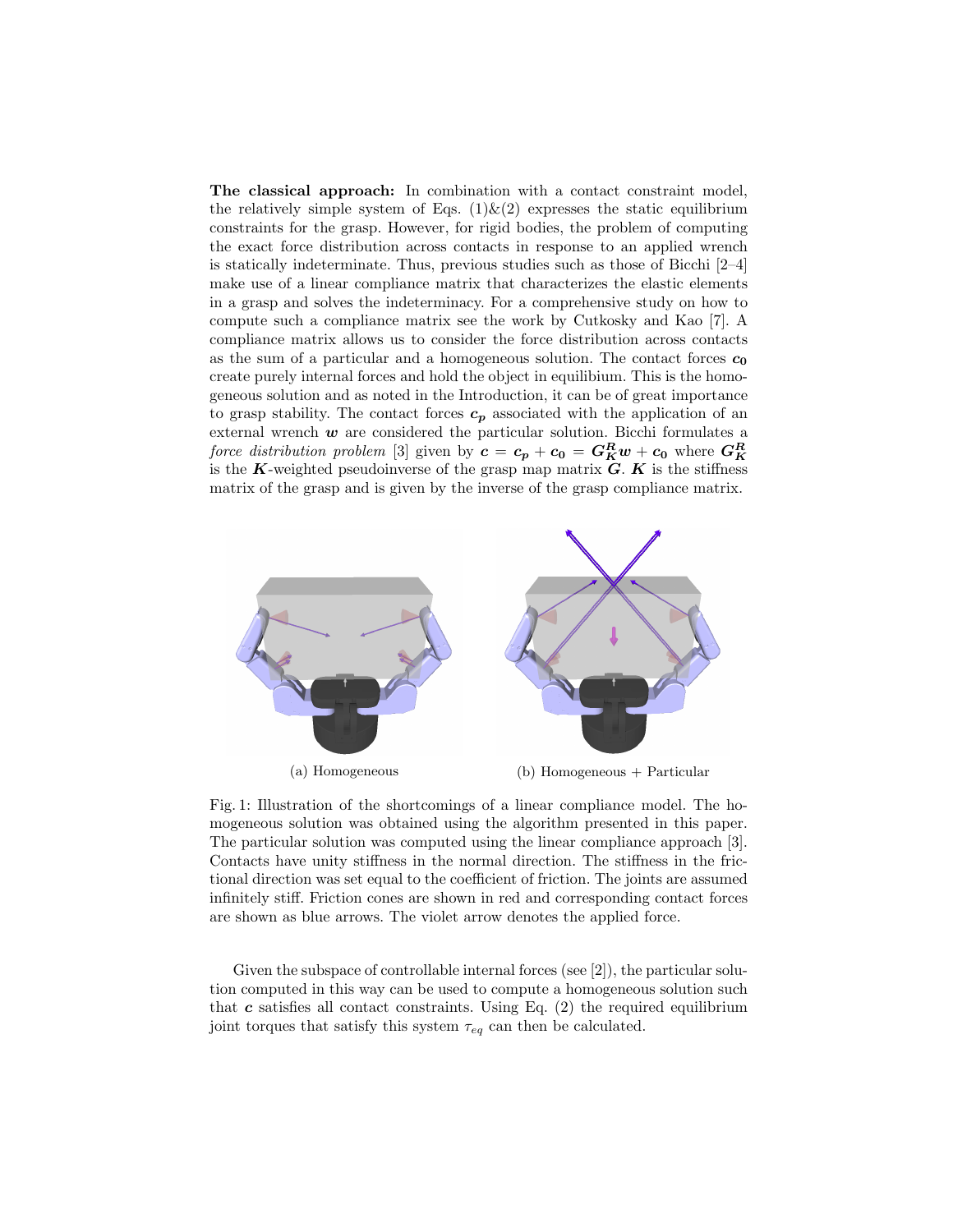Limitations of this approach: The use of a linear compliance matrix is an important limitation, as it assumes a linear stiffness of the contacts and the joints. However, a contact force may only "push", it cannot "pull" and hence contact forces behave in a nonlinear fashion. Furthermore, a linear compliance model disregards the nonlinearity of frictional forces obeying Coulombs law of friction. We consider contacts of the point contact with friction type, which means that the contact force must lie within its friction cone. A linear compliance model has no notion of this friction constraint and thus cannot distribute forces accordingly once the frictional component of a contact force reaches its limit.

To illustrate this issue, consider Fig. 1. Fig. 1a shows a homogeneous solution to a force distribution problem. Fig. 1b shows the sum of the homogeneous and particular solutions when an external wrench pushing the object towards the palm of the robot is applied. Applying a downward force has caused the contact forces on the distal links to violate the friction constraint (they lie outside their respective cones), perhaps leading us to believe that we have to increase the internal forces in the grasp in order to resist the applied wrench. In reality, however, the contacts on the distal links will only apply as much frictional force as they may and more force will be distributed to the contacts on the proximal links. Indeed, experimental results indicate that this grasp withstands arbitrary downward forces applied to the object even in the absence of internal forces.

Furthermore, the compliance of the joints in a robotic hand may be nonlinear. Consider the distinction between the equilibrium joint torques  $\tau_{eq}$ , and those commanded by the motors  $\tau_c$ . The simplest approach would be to simply set  $\tau_c = \tau_{eq}$ . However, this approach is subject to the assumptions outlined in the Introduction, requiring that  $w$  be known, that the hand have complete authority over all needed joint degrees of freedom (in other words, that one can obtain  $\tau_{eq}$ by commanding  $\tau_c$ ), and that  $\tau_c$  can be accurately produced by the motors. A simpler approach, and more commonly used in practice, is to command a  $\tau_c$ , and rely on  $\tau_{eq} \neq \tau_c$  arising through passive reactions. For the large family of hands powered by geared, non-backdrivable motors, at any joint  $i$  the resulting torque  $\tau^i$  can exceed the commanded value  $\tau_c^i$ , but only passively, in response to the torques  $\tau^j$ ,  $j \neq i$  and the wrench w. We state our problem as follows: given commanded torques  $\tau_c$ , can the system find quasi-static equilibrium for a net resultant object wrench  $w$ , assuming passive reaction effects at the joints? In the next section, we present our method for computing an answer, then apply it to the problem of assessing stability for a range of grasps and wrenches.

## 4 Grasp Model

Due to the above limitations of linear models, we propose a model that accounts for non-linear effects due to the behavior of contact forces and non-backdrivable actuators. To capture the passive behavior of the system in response to external disturbance, we (as others before [9, 2–4]) rely on computing virtual object movements in conjunction with virtual springs placed at the contacts between the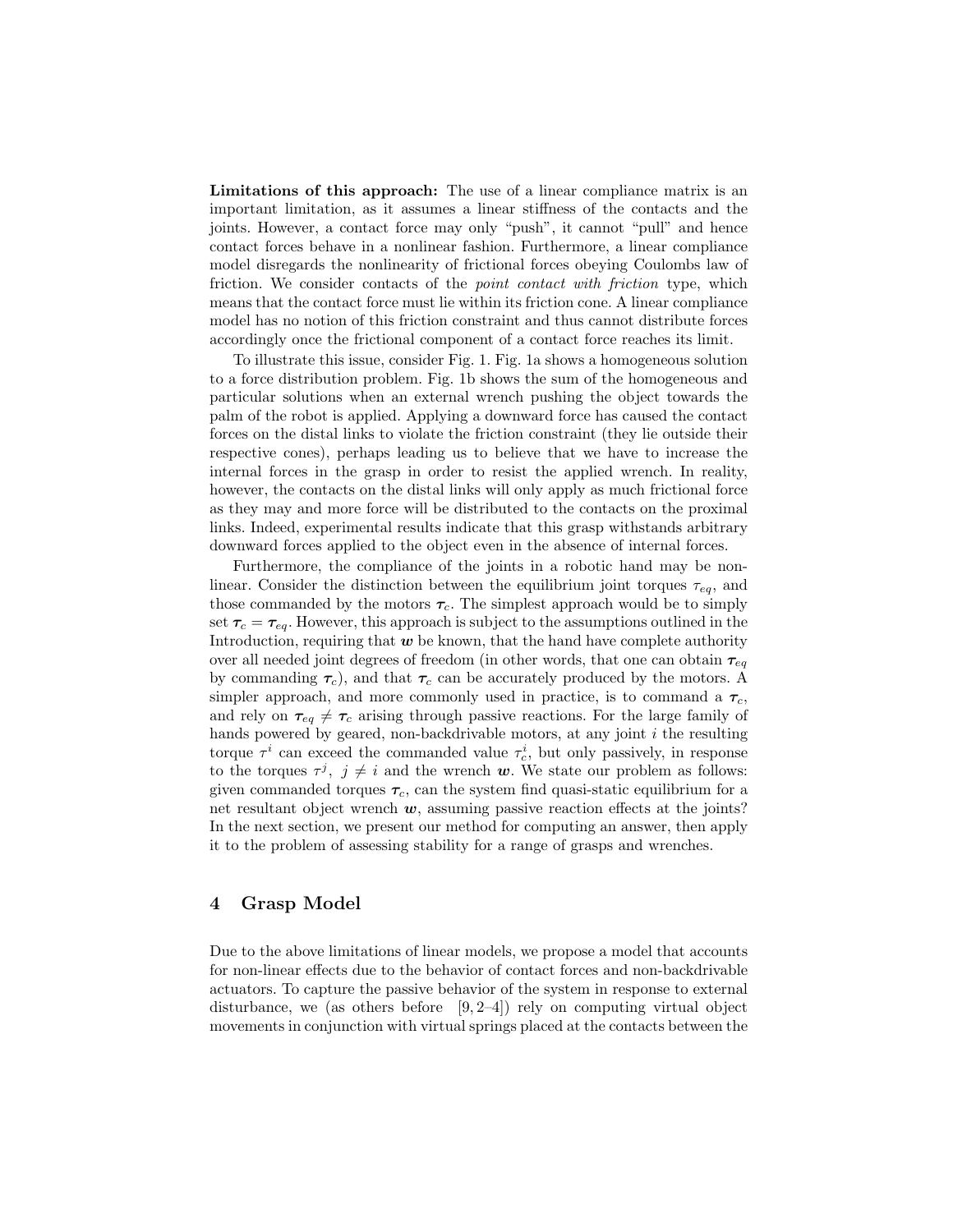rigid object and the hand mechanism. Unlike previous work however, we attempt to also capture effects that are non-linear w.r.t. virtual object movement.

In order to express (linearized) friction constraints at each contact, contact forces are expressed as linear combinations of the edges that define contact friction pyramids, and restricted to lie inside the pyramid:

$$
D\beta = c \tag{3}
$$

$$
\boldsymbol{F}\boldsymbol{\beta} \le 0\tag{4}
$$

Details on the construction of the linear force expression matrix  $D$  and the friction matrix  $\boldsymbol{F}$  can be found in the work of Miller and Christensen [12]. Note that while the friction model is linear, in contrast to the linear compliance model discussed in the previous section the frictional forces are not linearly related to virtual object movements. In fact, friction forces are not related to virtual object motion at all. Instead, we propose an algorithm that searches for equilibrium contact forces everywhere inside the friction cones. In this study we use the Point Contact With Friction model, however, the formulation is general enough for other linearized models, such as the Soft Finger Contact [6]. For our purposes, the vector  $\beta$ , denoting force amplitudes along the edges of the friction pyramids, completely defines contact forces.

Assuming virtual springs placed at the contacts, the normal force at a contact  $l$  is determined by the virtual relative motion between the object and the robot hand at that contact in the direction of the contact normal. This can be expressed in terms of virtual object displacements  $x$  and virtual joint movements  $q$ . Matrix  $N<sup>l</sup>$  selects only the normal component of this relative displacement at contact l. Matrix  $S^l$  selects only the normal force at contact l out of vector  $\beta$ . For simplicity, we choose unity stiffness for the virtual contact spring  $(k = 1)$ .

$$
\mathbf{S}^l \boldsymbol{\beta} = k \mathbf{N}^l (\mathbf{G}^T \mathbf{x} - \mathbf{J} \mathbf{q}) \tag{5}
$$

However, a contact may only apply positive force (it may only push, not pull). Hence, if the virtual object and joint movements are such that the virtual spring extends from its reference position, the contact force must be zero.

$$
\mathbf{S}^l \boldsymbol{\beta} \ge 0 \tag{6}
$$

$$
\mathbf{S}^{l}\boldsymbol{\beta} - k\mathbf{N}^{l}(\mathbf{G}^{T}\mathbf{x} - \mathbf{J}\mathbf{q}) \ge 0 \tag{7}
$$

$$
\mathbf{S}^{l}\boldsymbol{\beta}\cdot(\mathbf{S}^{l}\boldsymbol{\beta}-k\mathbf{N}^{l}(\mathbf{G}^{T}\mathbf{x}-\mathbf{J}\mathbf{q}))=0
$$
\n(8)

This is a non-convex quadratic constraint and as such not readily solvable. (Note that if re-posed as a Linear Complementarity Problem it produces a non positive-definite matrix relating the vectors of unknowns). However, the same problem can be posed as a set of linear inequality constraints instead, which can be solved by a mixed-integer programming solver.

$$
\mathbf{S}^l \boldsymbol{\beta} \ge 0 \tag{9}
$$

$$
\mathbf{S}^l \mathbf{\beta} \le k_1 \cdot y_1^l \tag{10}
$$

$$
\mathbf{S}^{l}\boldsymbol{\beta} - k\mathbf{N}^{l}(\mathbf{G}^{T}\mathbf{x} - \mathbf{J}\mathbf{q}) \ge 0 \tag{11}
$$

$$
\mathbf{S}^{l}\boldsymbol{\beta} - k\mathbf{N}^{l}(\mathbf{G}^{T}\mathbf{x} - \mathbf{J}\mathbf{q}) \leq k_{2} \cdot (1 - y_{1}^{l})
$$
\n(12)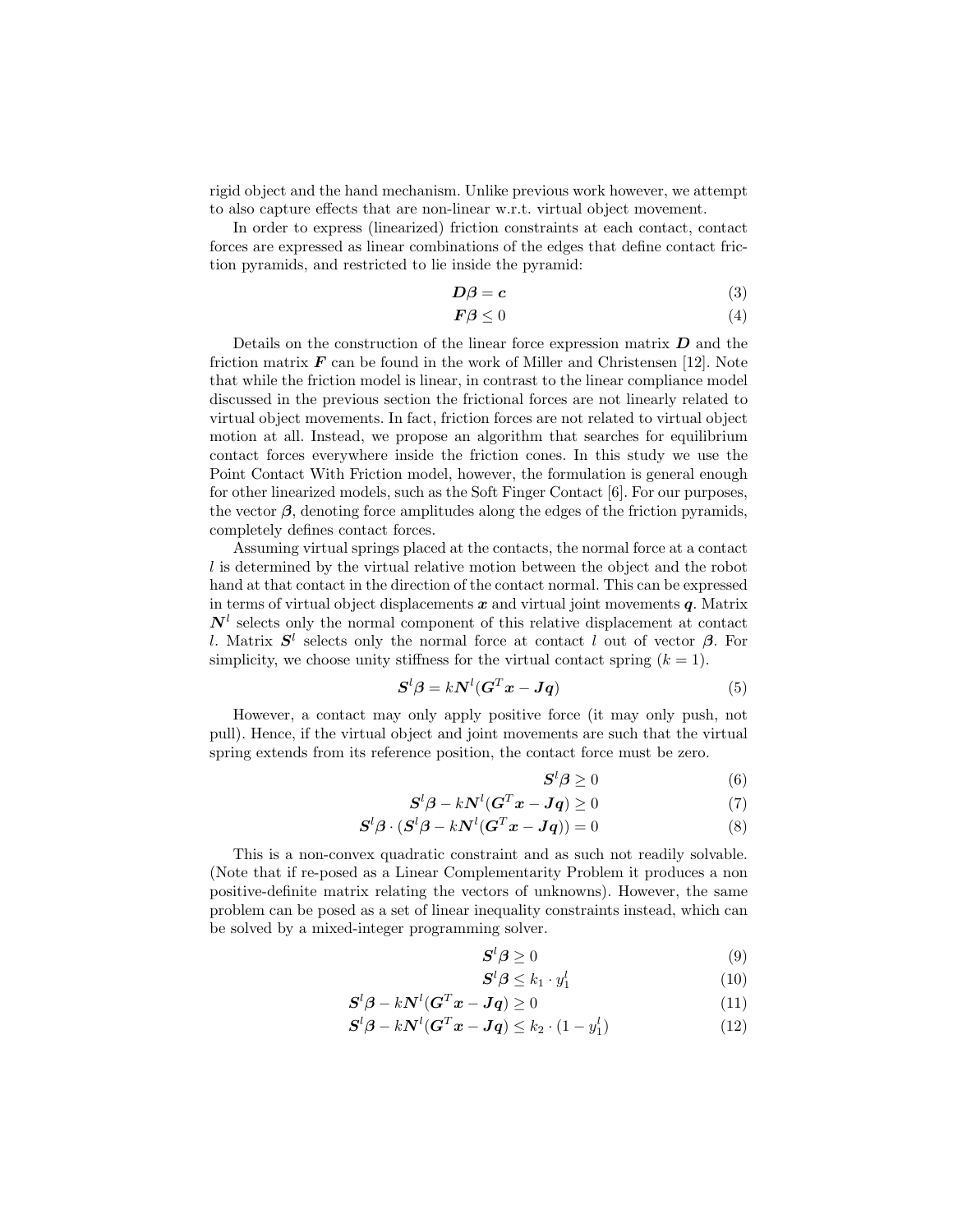Each contact l is assigned a binary variable  $y_1^l$  determining if the normal force at that contact is equal to the force in the virtual spring (for positive spring forces) or zero. Constants  $k_1$  and  $k_2$  are virtual limits that have to be carefully chosen such that the magnitude of the expressions on the left-hand side never exceed them. However, they should not be chosen too large or the problem may become numerically ill-conditioned.

The mechanics of the hand place constraints on the virtual motion of the joints. To clarify this point, consider the equilibrium joint torque  $\tau$ , at which the system settles, and which may differ from the commanded joint torque  $\tau_c$ . At any joint *i* the torque may exceed the commanded value, but only passively. In non-backdrivable hands this means the torque at a joint may only exceed its commanded level if the gearing between the motor and the joint is absorbing the additional torque. In consequence, a joint at which the torque exceeds the commanded torque may not display virtual motion. Defining joint motion, which closes the hand on the object as positive, this constraint can be expressed as another linear complementarity. Similarly to the linear complementarity describing normal contact forces this constraint can be posed as a set of linear inequalities.

$$
\tau^i \ge \tau^i_c \tag{13}
$$

$$
\tau^i \le \tau_c^i + k_3 \cdot y_2^i \tag{14}
$$

$$
q^i \le k_4 \cdot (1 - y_2^i) \tag{15}
$$

Each joint is assigned a binary variable  $y_2^i$  that determines if the joint may move or is being passively loaded and hence stationary. Similarly to  $k_1$  and  $k_2$ the constants  $k_3$  and  $k_4$  are virtual limits and should be chosen with the same considerations in mind.

## 5 Solution Method

The computational price we pay for considering these non-linear effects is that virtual object movement is not directly determined by the compliance-weighted inverse of the grasp map matrix; rather, it becomes part of the complex mixedinteger problem we are trying to solve. In general, if a solution exists, there is an infinite number of solutions satisfying the constraints. The introduction of an optimization objective leads to a single solution. A physically well motivated choice of objective might be to minimize the energy stored in the virtual springs. We formulate a *passive response problem* (or PRP) as outlined in Algorithm 1.

In certain circumstances, this formulation proves to be insufficient. The rigid, passively loaded fingers allow an optimization formulation with unconstrained object movement to "wedge" the object between contacts creating large contact forces. This allows the grasp to withstand very large applied wrenches by performing unnatural virtual displacements (see Fig. 2a). To address this, we constrain the object movement such that motion is only allowed in the direction of the unbalanced wrench acting on the object:  $x = sw$ ,  $s \in \mathbb{R}_{\geq 0}$ . We replace the objective of the optimization formulation such as to minimize the net resultant wrench  $r = w + G^T \beta$  (applied wrench and contact forces). However, under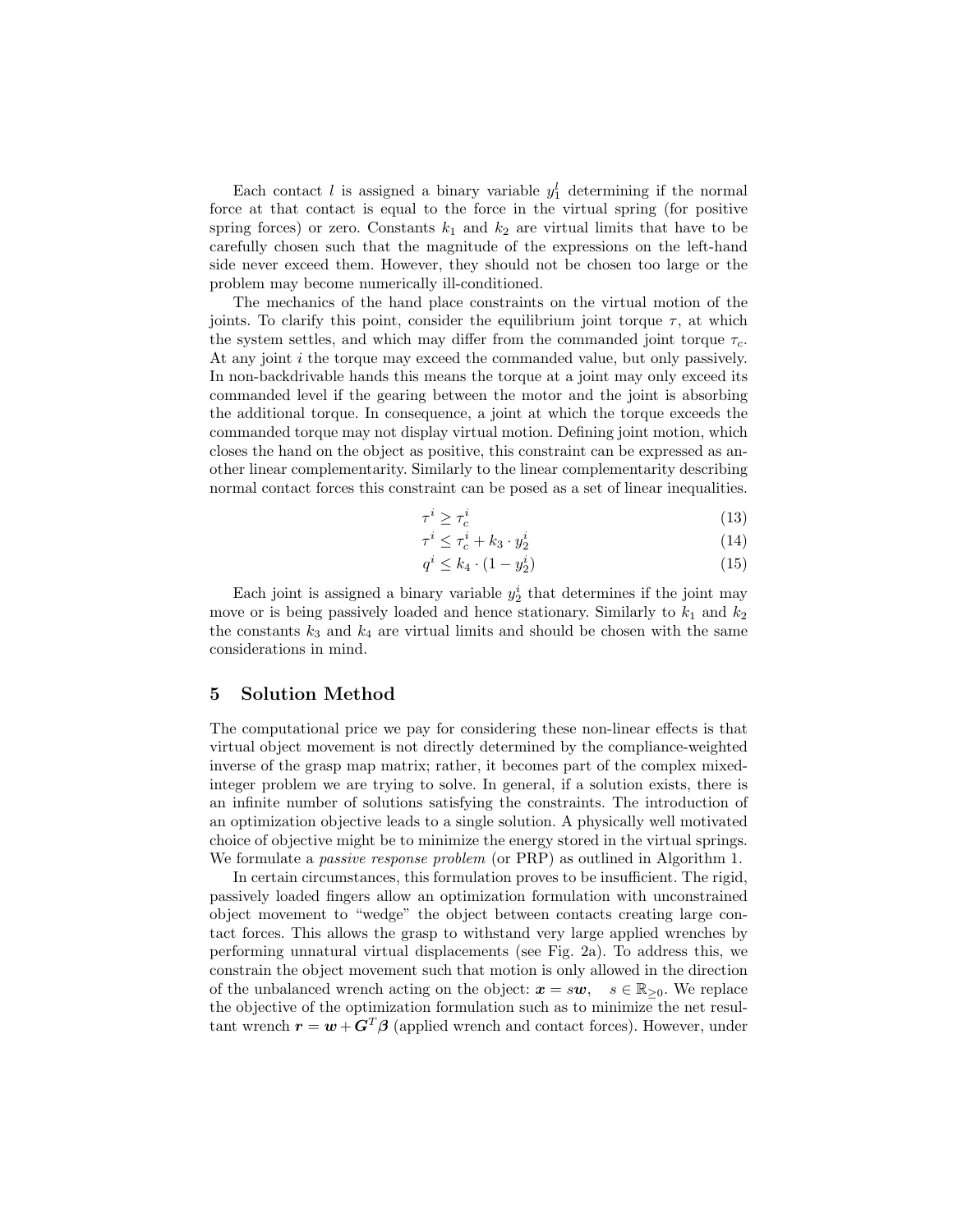#### Algorithm 1

| <b>Input:</b> $\tau_c$ - commanded joint torques, $w$ - applied wrench |                                                   |
|------------------------------------------------------------------------|---------------------------------------------------|
| <b>Output:</b> $\beta$ - equilibrium contact forces                    |                                                   |
| procedure PASSIVE RESPONSE PROBLEM $(\tau_c, w)$                       |                                                   |
| minimize: $(S\beta)^T(S\beta)$                                         | $\triangleright$ energy stored in virtual springs |
| subject to:                                                            |                                                   |
| Eq. (4)                                                                | $\triangleright$ friction                         |
| <i>Eqs.</i> (9) – (12)                                                 | $\triangleright$ virtual springs complementarity  |
| $Eqs. (13) - (15)$                                                     | $\triangleright$ joint complementarity            |
| return $\beta$                                                         |                                                   |
| end procedure                                                          |                                                   |

this constraint, the solver will generally not be able to completely balance out the wrench in a single step; even after the optimization, some level of unbalanced wrench may remain. To eliminate it, we call the same optimization procedure in an iterative fashion, where, at step  $i$  we allow additional object movement in the direction of the unbalanced wrench  $r_{i-1}$  remaining from the previous call:

$$
\boldsymbol{x}_i = \boldsymbol{x}_{i-1} + s\boldsymbol{r}_{i-1}, \quad s \in \mathbb{R}_{\geq 0} \tag{16}
$$

After each iteration, we check for convergence by comparing the incremental improvement to a threshold  $\epsilon$ . If the objective has converged to a sufficiently small net wrench, we deem the grasp to be stable; otherwise, if the objective converges to a larger value, we deem the grasp unstable. Thus, we formulate a movement constrained passive response problem as outlined in Algorithm 2 to be solved iteratively as outlined in Algorithm 3.

| Algorithm 2                                                                                            |                                                  |
|--------------------------------------------------------------------------------------------------------|--------------------------------------------------|
| <b>Input:</b> $\tau_c$ - commanded joint torques, w - applied wrench, x - current object               |                                                  |
| displacement, $\boldsymbol{r}$ - current net wrench                                                    |                                                  |
| <b>Output:</b> $\beta$ - contact forces, $x_{next}$ - next step object displacement, $r_{next}$ - next |                                                  |
| step net wrench                                                                                        |                                                  |
| procedure MOVEMENT CONSTRAINED $PRP(\tau_c, w, x, r)$                                                  |                                                  |
| minimize: $r_{next}^T r_{next}$                                                                        | $\triangleright$ net wrench                      |
| subject to:                                                                                            |                                                  |
| Eq. (4)                                                                                                | $\triangleright$ friction                        |
| $Eqs. (9) - (12)$                                                                                      | $\triangleright$ virtual springs complementarity |
| $Eqs. (13) - (15)$                                                                                     | $\triangleright$ joint complementarity           |
| Eq. (16)                                                                                               | $\triangleright$ object movement                 |
| return $\beta$ , $x_{next}, r_{next}$                                                                  |                                                  |
| end procedure                                                                                          |                                                  |

The computation time of this process is directly related to the number of iterations required until convergence. A single iteration takes of the order of  $10^{-2}$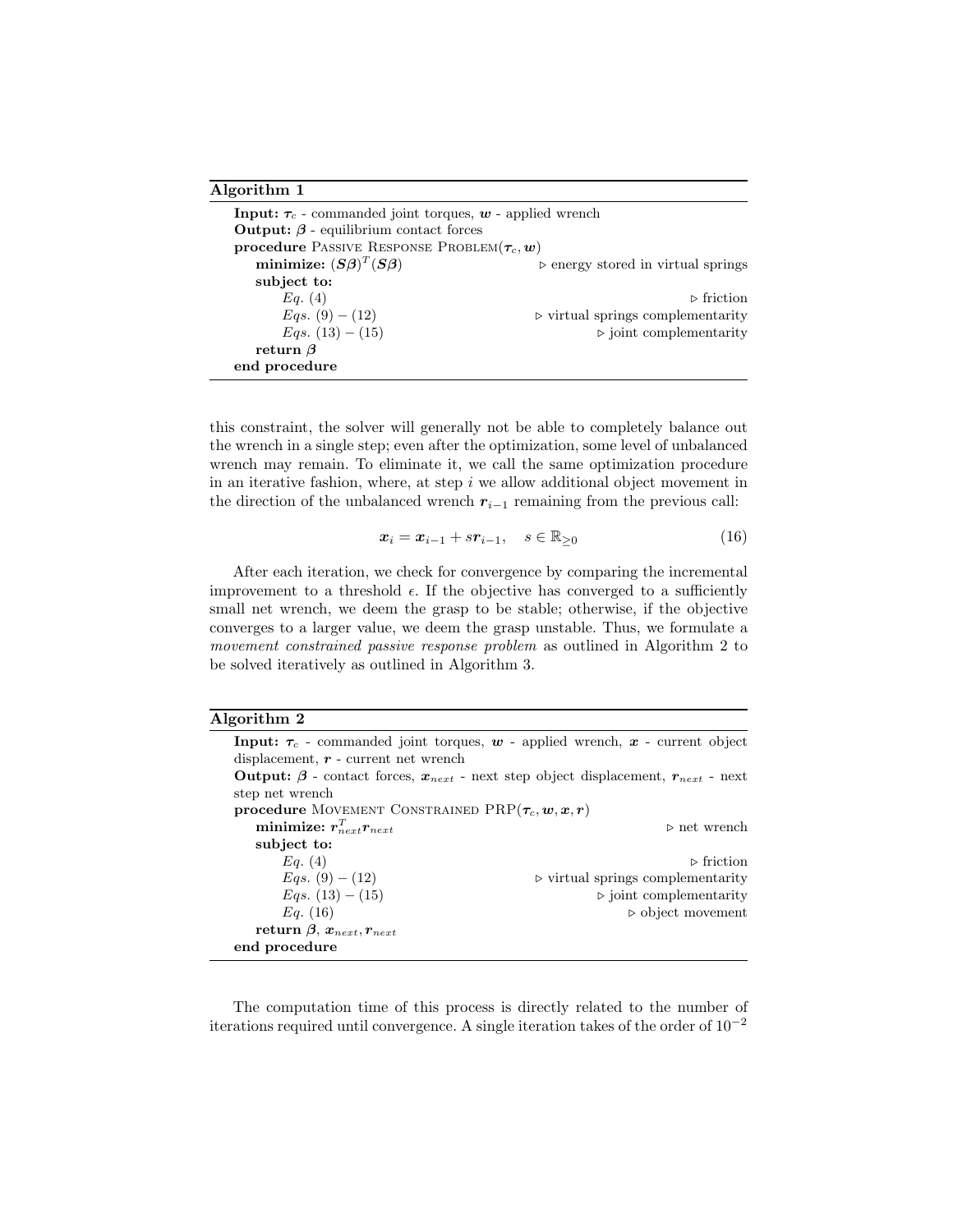to 10−<sup>1</sup> seconds, depending on the complexity of the problem. Most problems converge within less than 50 iterations. All computations were performed on a commodity computer with a 2.80GHz Intel Core i7 processor.

#### Algorithm 3

Input:  $\tau_c$  - commanded joint torques,  $w$  - applied wrench Output:  $\beta$  - contact forces,  $r$  - net resultant procedure Iterative Passive Response Problem $(\tau_c, w)$  $\boldsymbol{x}=0$  $r = w$ loop  $(\beta, x_{next}, r_{next})=$  Movement Constrained PRP( $\tau_c, w, x, r$ ) if  $norm(r - r_{next}) < \epsilon$  then  $\triangleright$  Check if system has converged break end if  $\boldsymbol{x} = \boldsymbol{x}_{next}$  $r = r_{next}$ end loop return  $\beta$ , r end procedure

We use this procedure to answer the question if a grasp, in which the joints are preloaded with a certain commanded torque can resist a given external wrench. In much of the analysis introduced in the next section we are interested in how the maximum external wrench, which a grasp can withstand depends on the direction of application. We approximate the maximum resistible wrench along a single direction using a binary search limited to 20 steps, which requires computation time of the order of tens of seconds. In general, investigating the magnitude of the maximum resistible wrench in every direction involves sampling wrenches in 6 dimensional space. Within our current framework this is prohibitively time consuming and hence we limit ourselves to sampling directions in 2 dimensions and then using the aforementioned binary search to find the maximum resistible wrench along those directions.

## 6 Analysis and Results

We illustrate the application of our method on two example grasps using the Barrett hand. We show force data collected by replicating the grasp on a real hand and testing resistance to external disturbances. We model the Barrett hand as having all non-backdrivable joints. Our qualitative experience indicates that the finger flexion joints never backdrive, while the spread angle joint backdrives under high load. For simplicity we also do not use the breakaway feature of the hand; our real instance of the hand also does not exhibit this feature. We model the joints as rigidly coupled for motion, and assume that all the torque supplied by each finger motor is applied to the proximal joint.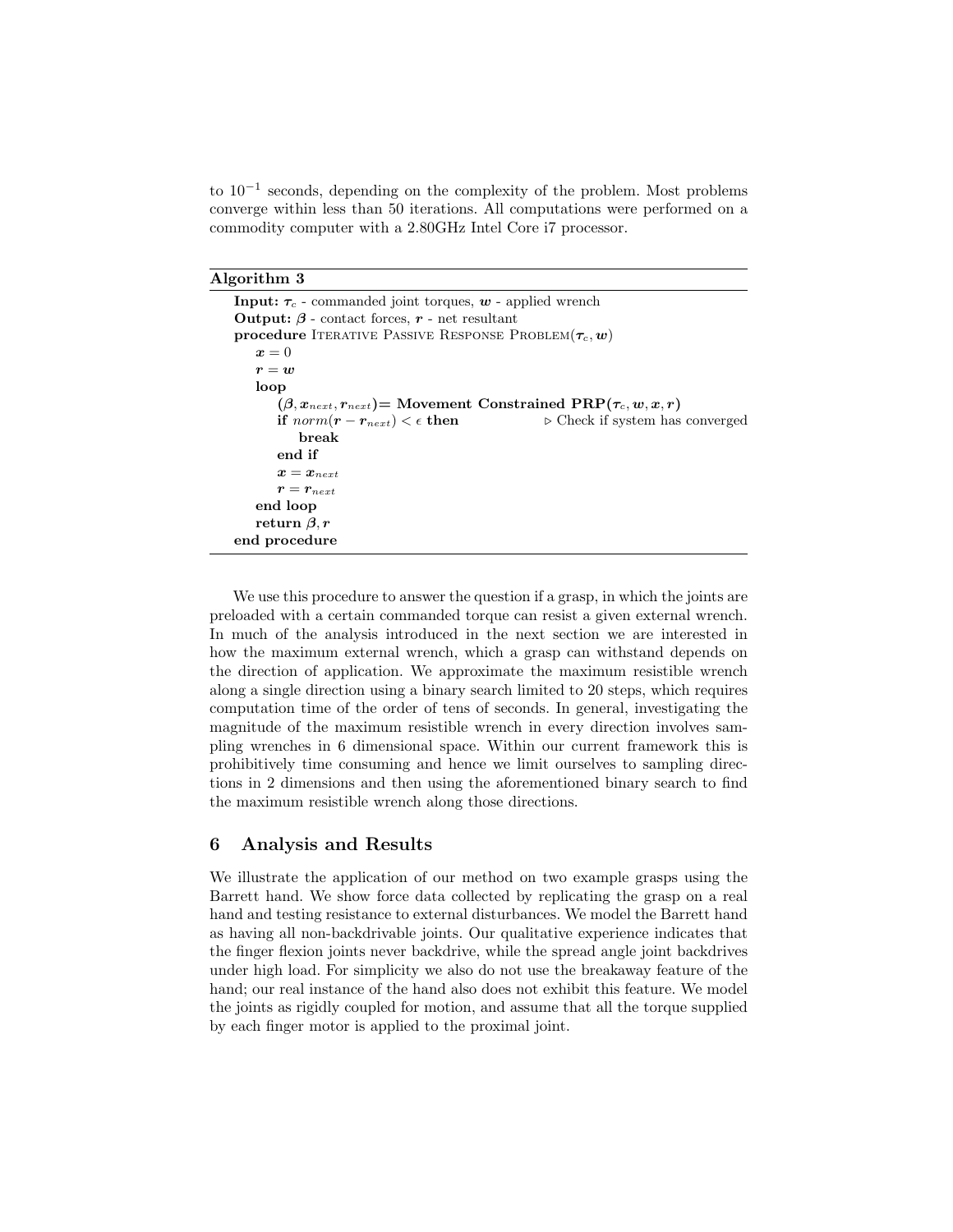

Fig. 2: Illustration of the shortcomings of directly solving the PRP problem defined above. A force normal to the closing plane of the fingers (illustrated by the green arrow) is applied to the object at its center of mass. The translational and rotational components of the resulting object movement are shown in violet. The PRP algorithm finds a way to wedge the object between the fingers by rotating the object in an unnatural fashion. This enables the solver to find ways to resist arbitrary wrenches. The iterative approach yields the natural finite resistance.

To measure the maximum force that a grasp can resist in a certain direction, we manually apply a load to the grasped object using a Spectra wire in series with a load cell (Futek, FSH00097). In order to apply a pure force, the wire is connected such that the load direction goes through the center of mass of the object. We increase the load until the object starts moving, and take the largest magnitude recorded by the load cell as the largest magnitude of the disturbance the grasp can resist in the given direction.

Case 1. We consider first the case illustrated in Fig. 3. Note that this is the same grasp we used in the Problem Statement section to explain the limitations of the linear compliance model. This grasp can be treated as a 2D problem, considering only forces in the grasp plane, simple enough to be studied analytically, but still complex enough to give rise to interesting interplay between the joints and contacts. Since our simulation and analysis framework is built for 3D problems, we can also study out-of plane forces and in-plane moments.

Consider first the problem of resisting an external force applied to the object CoM and oriented along the Y axis. This simple case already illustrates the difference between active and passive resistance. Resistance against a force oriented along positive Y requires active torque applied at the joints in order to load the contacts and generate friction. The force can be resisted only up to the limit provided by the preload, along with the friction coefficient. If the force is applied along negative Y, resistance happens passively, provided through the contacts on the proximal link. Furthermore, this resistant force does not require any kind of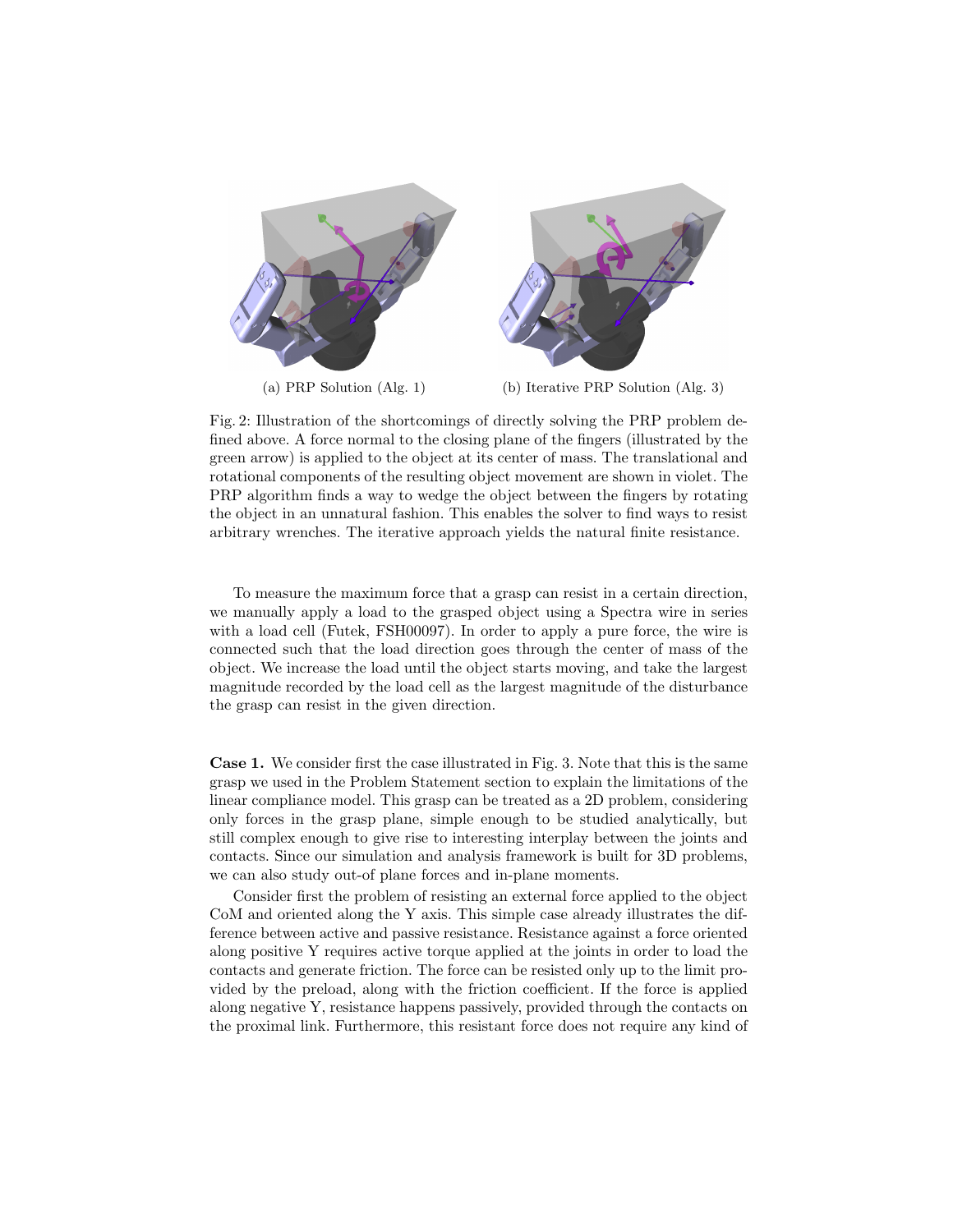

Fig. 3: Grasp example 1.

preload, and is infinite (up to the breaking limit of the hand mechanism, which does not fall within our scope here).

For an external force applied along the X axis, the problem is symmetric between the positive and negative directions. Again, the grasp can provide passive resistance, through a combination of forces on the proximal and distal links. For the more general case of forces applied in XY plane, we again see a combination of active and passive resistance effects. Intuitively, any force with a negative Y component will be fully resisted passively. However, forces with a positive Y component and non-zero X component can require both active and passive responses. Fig. 4 shows the forces that can be resisted in the XY plane, both predicted by our framework and observed by experiment. Note that our formulation predicts the distinction between finite and infinite resistance directions, in contrast to the results obtained using the linear compliance model.

For both real and predicted data, we normalize the force values by dividing with the magnitude of the force obtained along the positive direction of the Y axis (note thus that both predicted and experimental lines cross the Y axis at  $y=1.0$ ). The plots should therefore be used to compare trends rather than absolute values. We use this normalization to account for the fact that the absolute torque levels that the hand can produce, and which are needed by our formulation in order to predict absolute force levels, can only be estimated and no accurate data is available from the manufacturer. The difficulty in obtaining accurate assessments of generated motor torque generally limits the assessments we can make based on absolute force values.

Moving outside of the grasp plane, Fig. 5 shows predicted and measured resistance to forces in the XZ plane. Again, we notice that some forces can be resisted up to arbitrary magnitudes thanks to passive effects, while others are limited by the actively applied preload.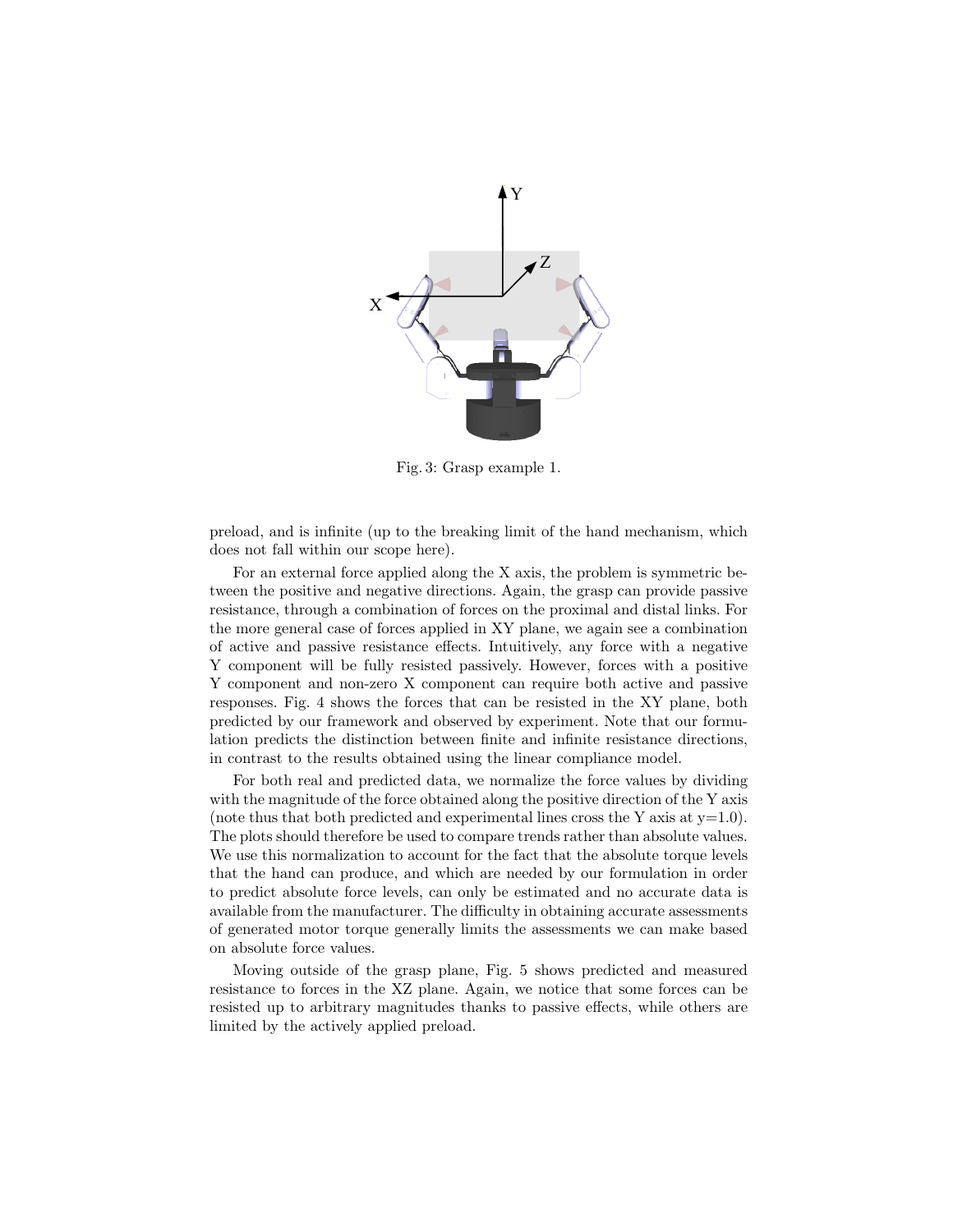

Fig. 4: Normalized forces in the XY plane that can be resisted by grasp example 1: observed by experiment (mean  $\pm$  one standard deviation) and predicted by our framework (normalized as explained in the text). In all directions falling below the blue line, the prediction framework hit the upper limit of the binary search (arbitrarily set to 1.0e3 N). Hence we deem forces in the shaded area resistible. In the direction denoted by "Observed no limit", the grasp was not disturbed even when hitting the physical limit of the testing setup.

Case 2. One advantage of studying the effect of applied joint torques on grasp stability is that it allows us to observe differences between different ways of preloading the same grasp. For example, in the case of the Barrett hand, choosing at which finger(s) to apply preload torque can change the outcome of the grasp, even though there is no change in the distribution of contacts. We illustrate this approach on the case shown in Fig. 6. We compare the ability of the grasp to resist a disturbance applied along the X axis in the negative direction if either finger 1 or finger 2 apply a preload torque to the grasp. Our formulation predicts that by preloading finger 1 the grasp can resist a disturbance that is 2.37 times higher in magnitude than if preloading finger 2. Experimental data (detailed in Table 1) indicates a ratio for the same disturbance direction of 2.23. The variance in measurements again illustrates the difficulty of verifying such simulation results with experimental data. Nevertheless, experiments confirmed that preloading finger 1 is significantly better for this case.

This result can be explained by the fact that, somewhat counter-intuitively, preloading finger 1 leads to larger contact forces than preloading finger 2, even if the same torque is applied by each motor. Due to the orientation of finger 1, the contact force on finger 1 has a smaller moment arm around the finger flexion axes than is the case for finger 2. Thus, if the same flexion torque is applied in turn at each finger, the contact forces created by finger 1 will be higher. In turn, due to passive reaction, this will lead to higher contact forces on finger 2, even if finger 1 is the one being actively loaded. Finally, these results hold if the spread degree of freedom is rigid and does not backdrive; in fact, preloading finger 1 leads to a much larger passive (reaction) torque on the spread degree of freedom than when preloading finger 2.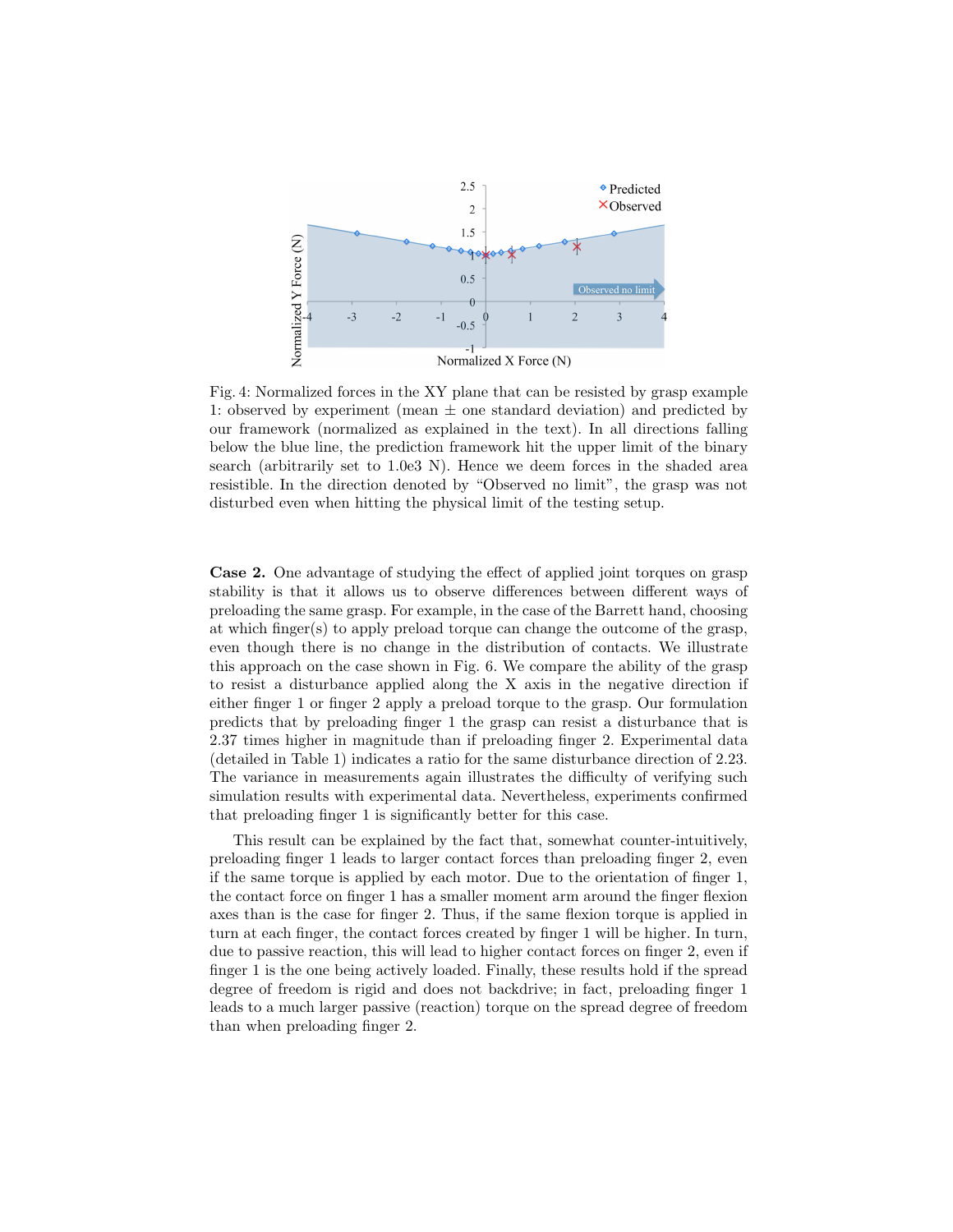

Fig. 5: Normalized forces in the XZ plane that can be resisted by grasp example 1: predicted by our framework, and observed by experiment. In all directions falling between the blue lines (shaded), the prediction framework hit the upper limit of the binary search (arbitrarily set to 1.0e3 N). In the direction denoted by "Observed no limit", the grasp was not disturbed even when hitting the physical limit of the testing setup.

|           | Measured resistance                                  |            |            | Predicted |                                     |       |
|-----------|------------------------------------------------------|------------|------------|-----------|-------------------------------------|-------|
|           | Values(N)                                            |            |            |           | $Avg.(N)$ St. Dev. Ratio   Value(N) | Ratio |
| $F2$ load | F1 load   12.2, 10.8, 7.5, 7.9, 9.3<br>3.7, 4.1, 5.0 | 9.6<br>4.3 | 1.9<br>0.7 | 2.23      | 16.5<br>7.0                         | 2.37  |

Table 1: Predicted and measured resistance to force applied along the negative X axis in the grasp problem in Fig. 6. Each row shows the results obtained if the preload is applied exclusively by finger 1 or finger 2 respectively. Experimental measurements were repeated 5 times for finger 1 (to account for the higher variance) and 3 times for finger 2. Predicted values are also shown both in absolute force, and ratio between the two preload cases.

## 7 Discussion

Limitations Our iterative approach allows us to constrain virtual object movement to the successive directions of unbalanced wrenches. However, such an iterative approach is not guaranteed to converge, or to converge to the physically meaningful state of the system. In a subset of cases, the solver reports large resistible wrenches relative to neighboring states; for example, in the grasp Case 2 from the previous section (Fig. 6), when computing resistance to disturbances sampled from the positive X half plane of the XY plane (Fig.  $7$ ), we obtain an outlier in the case of Finger 1 preload that does not follow the trend of the surrounding points. It is possible that the numerical setup of the problem for that particular direction allows the solver to "wedge" the object into the grasp, increasing resistance to the external wrench. These effects will require further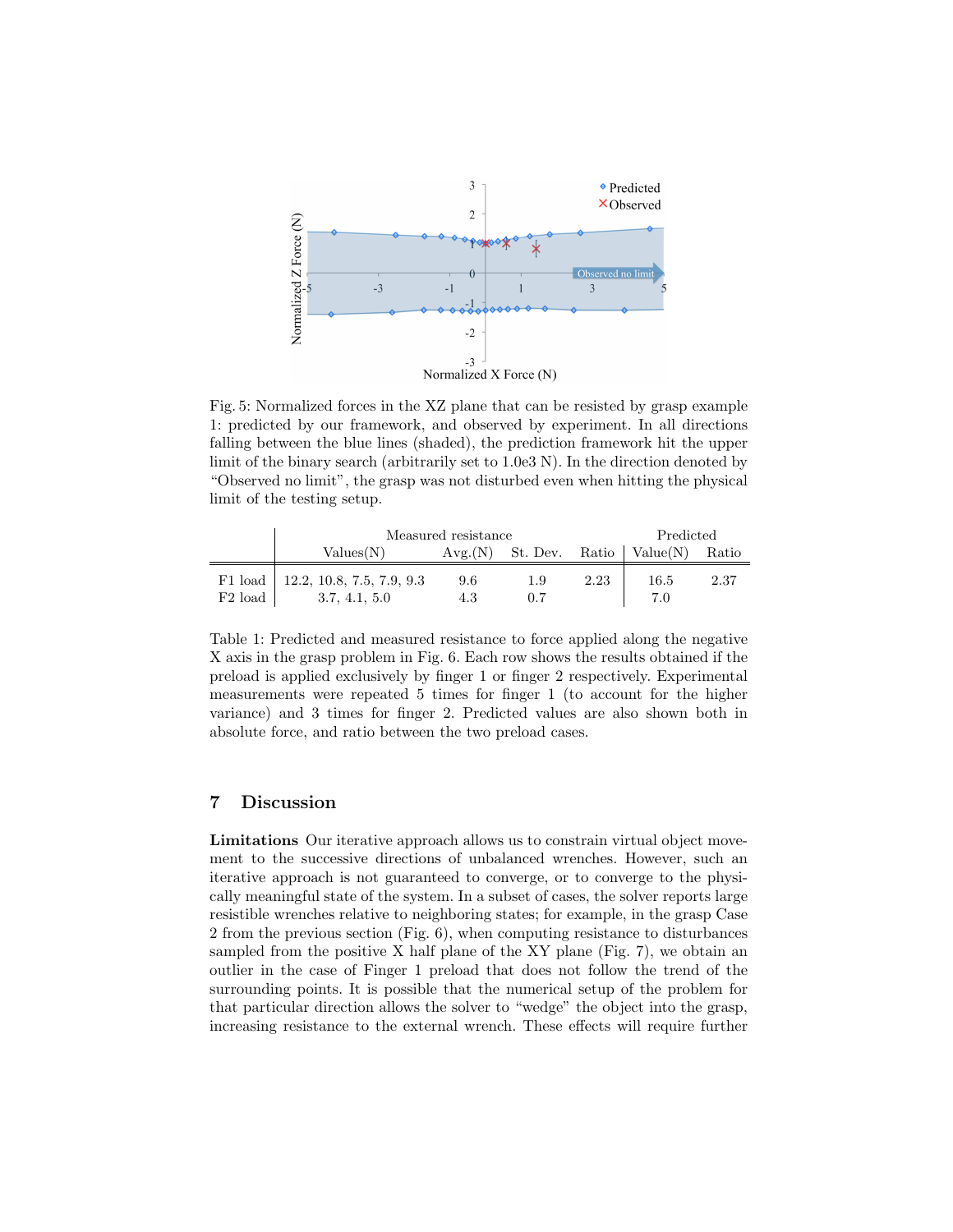

Fig. 6: Top and side views for grasp example 2 also indicating finger labels. Note that the spread angle degree of freedom of the Barrett hand changes the angle between finger 1 and finger 2; the thumb is only actuated in the flexion direction.

investigation. A promising avenue we are exploring is to also include energy constraints in the core solver, requiring that the energy used responding to an external wrench equal that provided by the wrench itself.

Furthermore, we would like to analyze the effect of uncertainties (e.g. in exact contact location) on our model. We believe exploring the sensitivity of the model to such uncertainties may yield many valuable insights.

Alternative Approaches As was described in the Problem Statement, a simpler alternative is to disregard non linear effects w.r.t. virtual object movement, i.e. assume that the joints are fixed (thus joint torque can both increase and decrease passively), and that friction forces also behave in spring-like fashion. The price for this simplicity is, that the results may not be physically sound.

At the other and of the spectrum, our iterative approach allowing successive virtual object movements in the direction of the net resultant wrench shares some of the features of a typical time-stepping dynamics engine. One could therefore forgo the quasi-static nature of our approach, assume that unbalanced wrenches produce object acceleration or impulses, and perform time integration to obtain new object poses. This approach can have additional advantages: even an unstable grasp can eventually transform into a stable one, as the object settles in the hand; a fully dynamic simulation can capture such effects. However, in highly constrained cases, such as grasps at or near equilibrium, any inaccuracy can lead to the violation of interpenetration or joint constraints, in turn requiring corrective penalty terms which add energy to the system. Our quasi-static approach only attempts to determine if an equilibrium can exist in the given state, and thus only reasons about virtual object movements, without dynamic effects.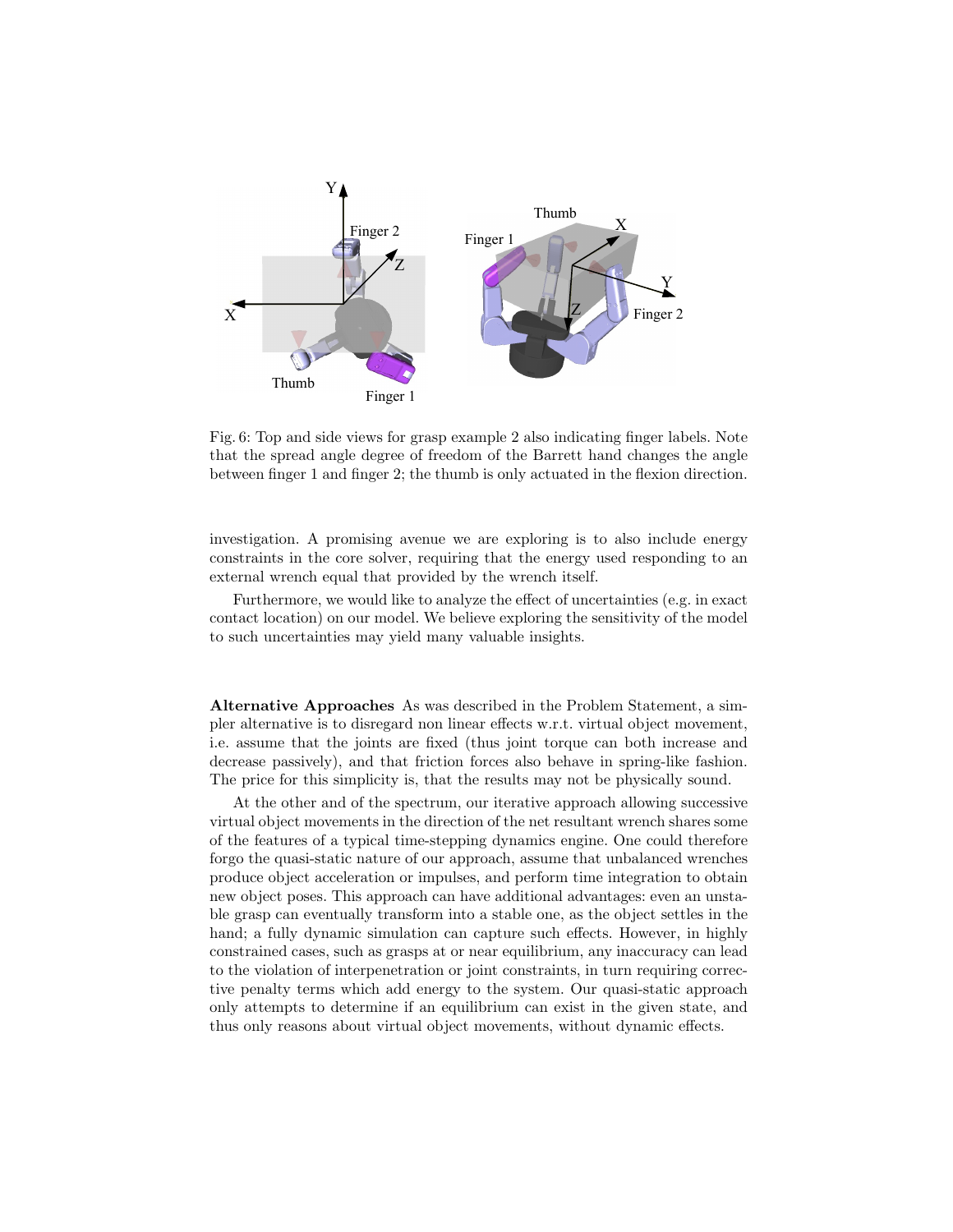

Fig. 7: Forces in an XY halfplane that can be resisted by grasp example 2 (shaded) as predicted by our framework, depending on which finger is preloaded. An outlier prediction is circled in orange.

## 8 Conclusions

In this paper, we have introduced an algorithm that aims to answer what we believe to be not only a meaningful theoretical question, but also one with important practical applications: once a given joint preload has been achieved, can a grasp resist a given wrench passively, i.e. without any change in commanded joint torques? In the inner loop of a binary search, the same algorithm allows us to determine the largest magnitude that can be resisted for a disturbance along a given direction.

In the examples above we show how the actively set joint preload combines with passive effects to provide resistance to external wrenches; our algorithm captures these effects. Furthermore, we can also compute how preloads set for some of the hand joints can cause the other joints to load as well, and the combined effects can exceed the intended or commanded torque levels. We can also study what subset of the joints is preferable to load with the purpose of resisting specific disturbances.

Our directional goal is to enable practitioners to choose grasps for a dexterous robotic hand knowing that all disturbances they expect to encounter will be resisted without further changes in the commands sent to the motors. Such a method would have wide applicability, to hands that are not equipped with tactile or proprioceptive sensors (and thus unable to sense external disturbances) and can not accurately control joint torques, but are still effective thanks to passive resistance effects.

In its current form, the algorithm introduced here can answer "point queries", for specific disturbances or disturbance directions. However, its computational demands do not allow a large number of such queries to be answered if a grasp is to be planned at human-like speeds; furthermore, the high dimensionality of the complete space of possible external wrenches generally prevents sam